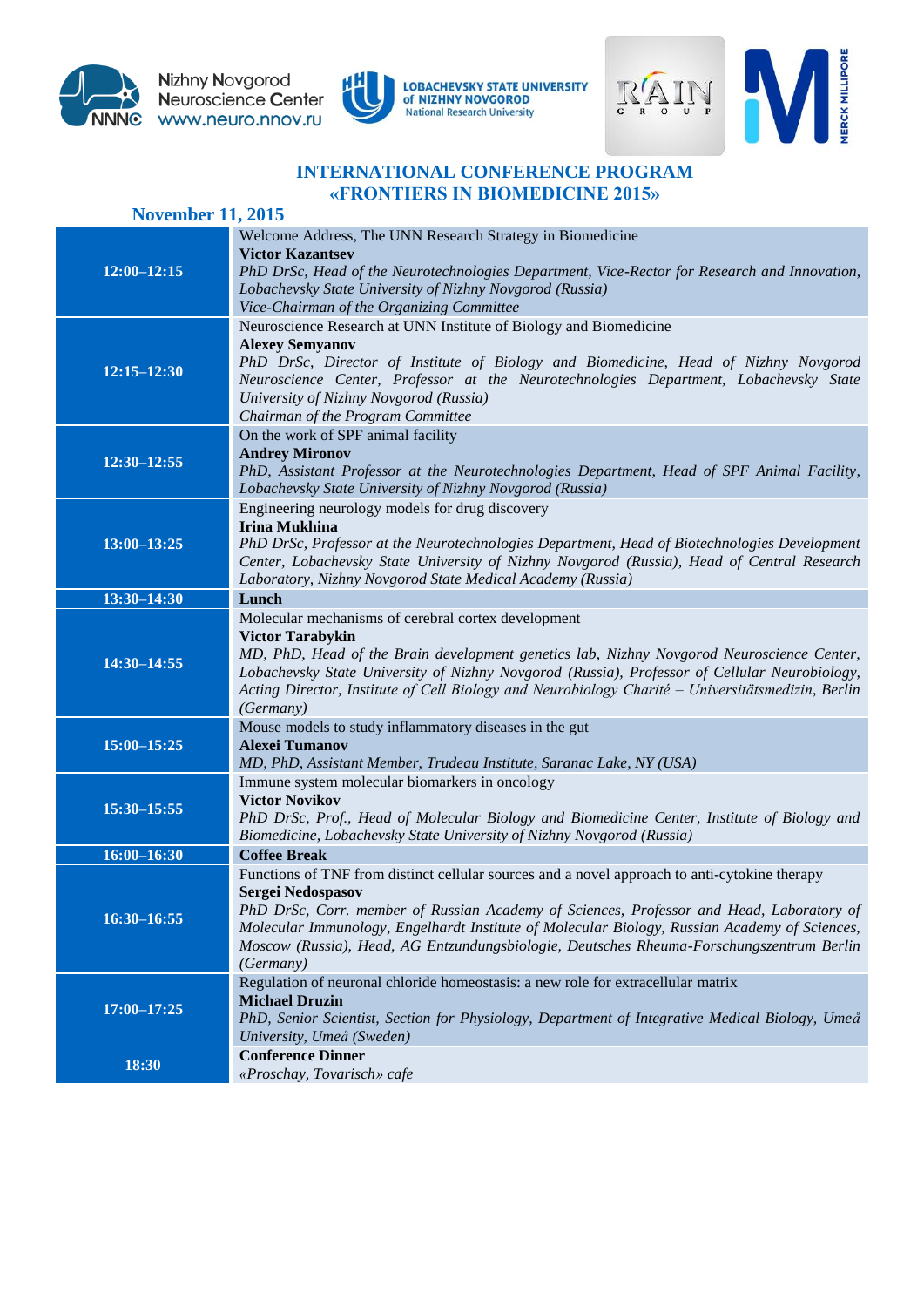

Nizhny Novgorod<br>Neuroscience Center www.neuro.nnov.ru





| <b>November 12, 2015</b> |                                                                                                                                                                                                                                                                                                                                                                                                                                                                        |  |
|--------------------------|------------------------------------------------------------------------------------------------------------------------------------------------------------------------------------------------------------------------------------------------------------------------------------------------------------------------------------------------------------------------------------------------------------------------------------------------------------------------|--|
| $9:00 - 9:25$            | Subcellular mechanisms of neuron-glia interactions<br><b>Alexey Semyanov</b><br>PhD DrSc, Director of Institute of Biology and Biomedicine, Head of Nizhny Novgorod<br>Neuroscience Center, Professor at the Neurodynamics and Neurobiology Department, Lobachevsky<br>State University of Nizhny Novgorod (Russia)<br>Chairman of the Program Committee                                                                                                               |  |
| $9:30 - 9:55$            | Serotonergic signaling and Alzheimer's disease<br><b>Evgeni Ponimaskin</b><br>Professor, Head of Department Cellular Physiology, Hannover Medical School, Hannover<br>(Germany)                                                                                                                                                                                                                                                                                        |  |
| $10:00 - 10:25$          | The effect of Glial cell line-derived neurotrophic factor (GDNF) on the morpho-functional integrity<br>of neural networks in hypoxia modeling in vitro<br>Maria Vedunova<br>PhD, Senior Research Associate of Institute of Biology and Biomedicine, Lobachevsky State<br>University of Nizhny Novgorod (Russia), Senior Research Associate of Molecular and Cell<br>Technologies group, Central Research Laboratory, Nizhny Novgorod State Medical Academy<br>(Russia) |  |
| $10:30 - 11:00$          | <b>Coffee Break</b>                                                                                                                                                                                                                                                                                                                                                                                                                                                    |  |
| $11:00 - 11:25$          | The role of microflora in immune system homeostasis<br><b>Andrey Kruglov</b><br>PhD, Senior Research Associate of Department of Molecular Immunology, A.N. Belozersky<br>Research Institute of Physico-Chemical Biology, Lomonosov Moscow State University, Moscow<br>(Russia), German Rheumatism Research Centre, Berlin (Germany)                                                                                                                                    |  |
| $11:30 - 11:55$          | The role of synaptic plasticity in neurotransmission through gap junction channels: Theoretical<br>modeling and comparison with experiments<br><b>Alexander Pisarchik</b><br>PhD, Head of Computational Systems Biology Laboratory, Centre for Biomedical Technology,<br>Technical University of Madrid (Spain)                                                                                                                                                        |  |
|                          |                                                                                                                                                                                                                                                                                                                                                                                                                                                                        |  |
| $12:00 - 13:00$          | <b>Poster session</b>                                                                                                                                                                                                                                                                                                                                                                                                                                                  |  |
| $13:00 - 14:00$          | Lunch                                                                                                                                                                                                                                                                                                                                                                                                                                                                  |  |
| 14:00-14:25              | «Evolutionary and Biomedical genomics» section<br>Genetics of dementias<br><b>Evgeny Rogaev</b><br>PhD DrSc, Professor in the Lomonosov Moscow State University, Head of the Human Genomic<br>and Genetic Department in Vavilov Institute of General Genetics of the Russian Academy of                                                                                                                                                                                |  |
| 14:30-14:55              | Sciences (Russia)<br>Contemporary strategies in preclinical modeling of cancer: theory and experimental applications<br>Serguei Kozlov<br>PhD, MBA, PMP, Principal scientist/PM, Team Leader of Preclinical Technology and<br>Optimization team, Center for Advanced Preclinical Research, Frederik National Laboratory for<br>Cancer Research, Center for Cancer Research, National Institutes of Health, Maryland (USA)                                              |  |
| $15:00 - 15:25$          | Researching epigenetic changes of neuronal chromatin in schizophrenic patients<br><b>Fedor Gusev</b><br>Research scientist in Vavilov Institute of General Genetics of the Russian Academy of Sciences<br>(Russia)                                                                                                                                                                                                                                                     |  |
| 15:30-15:55              | Biodegradable polymers for laser additive manufacturing<br><b>Peter Timashev</b><br>PhD, Senior Research Fellow, Institute of Laser and Information Technologies, Russian Academy<br>of Sciences, Troitsk (Russia)                                                                                                                                                                                                                                                     |  |
| $16:00 - 16:25$          | The identification of the genetic cause of the cerebellar hypoplasia disorder<br>Maria Protasova<br>Research assistant in Vavilov Institute of General Genetics of the Russian Academy of Sciences<br>(Russia)                                                                                                                                                                                                                                                         |  |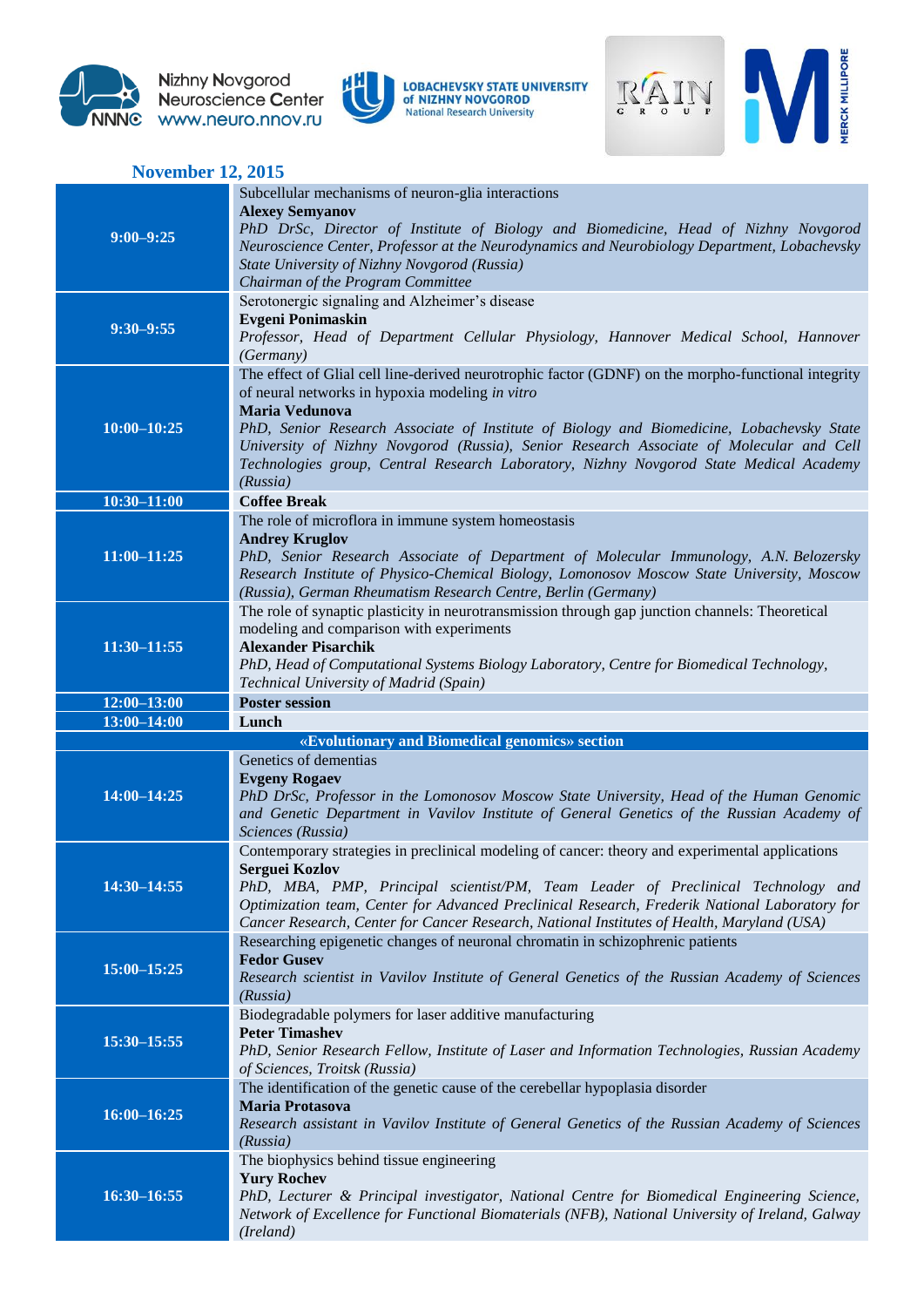

Nizhny Novgorod<br>Neuroscience Center NNNC www.neuro.nnov.ru





| $17:00 - 17:15$ | Prenatal development study on phenomenon of delayed implantation<br><b>Andrey Manakhov</b><br>Student in Lomonosov Moscow State University, research assistant in Vavilov Institute of General<br>Genetics of the Russian Academy of Sciences (Russia) |
|-----------------|--------------------------------------------------------------------------------------------------------------------------------------------------------------------------------------------------------------------------------------------------------|
| $17:20 - 17:35$ | Reconstruction of mitochondrial genome of immortal animal Turritopsis dohrnii<br>Alexandra Lisenkova<br>PhD student, research assistant in Vavilov Institute of General Genetics of the Russian Academy of<br>Sciences (Russia)                        |
|                 |                                                                                                                                                                                                                                                        |